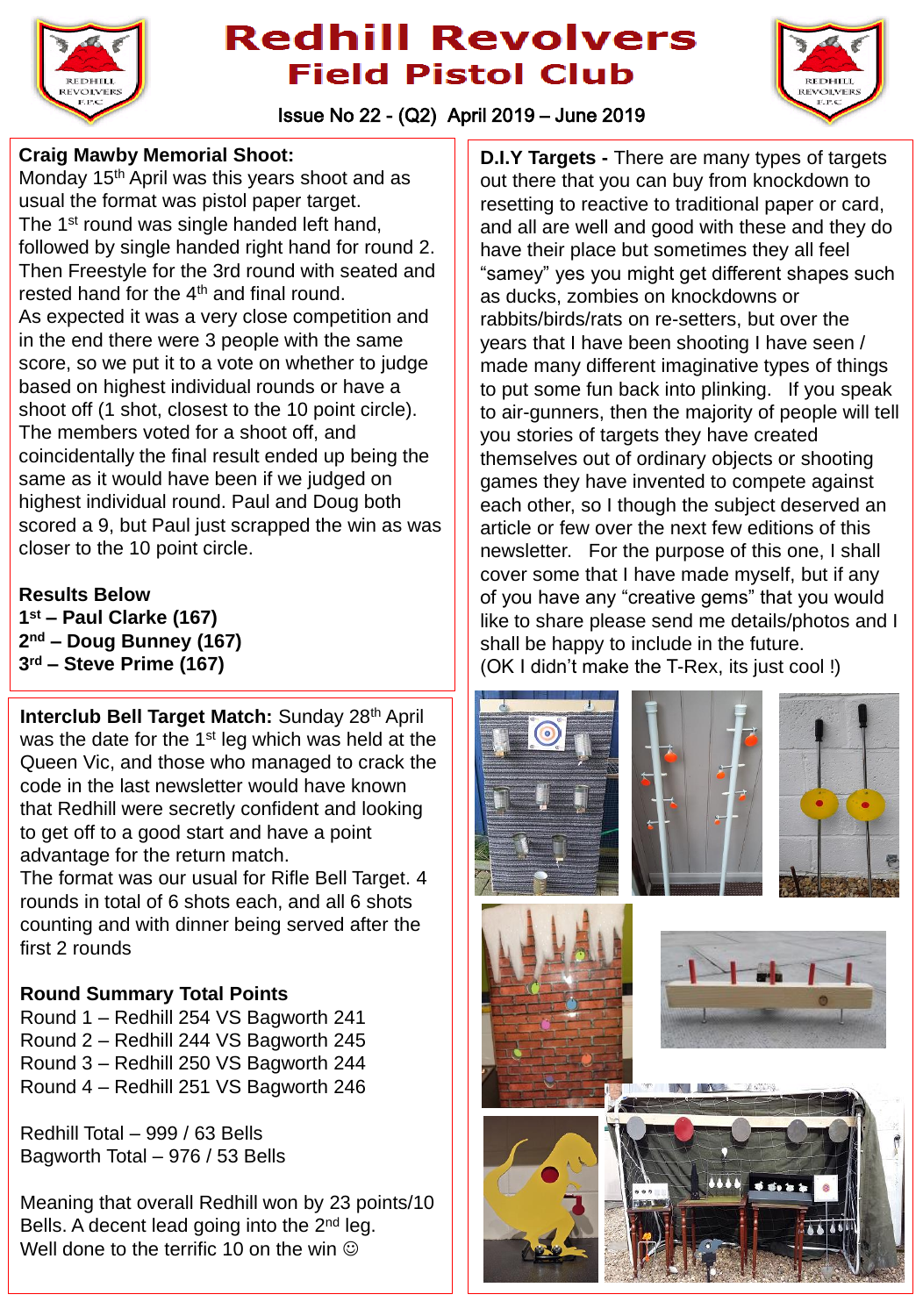



### Issue No 22 - (Q2) April 2019 – June 2019

**It's a bling thing !** For those of you that know me, will know that the aesthetics of a gun is one of the main reasons I choose to purchase any rifle/pistol, For me the look is just as important as the weight, the feel, the spec or any reviews. It could be the highest spec'd or most accurate gun in the world, but if it looks butt ugly or plain and boring looking then its simply not going to grab my attention and i wont by buying it.

Now to get to the reason for this article, some years ago I purchased a SMK TH78d. The "TH" meaning "thumbhole" stock, and I found that rather interesting looking and as I didn't have any in my collection I purchased one  $2^{nd}$  hand from a club member. I had it tuned, and shot this for a few years and it was a great rifle, it felt nice to hold, well balanced, accurate, had a decent lightweight to it & to this day, I still love the look of it, but as time went on I found myself (as many of us do) wanting to upgrade or try another sort of rifle so this sat there often unused. Until recently when I shot it again and got the bug, but although it was tuned, and (imo) looked stylish, it was at the end of the day still just a plain wooden stock and couldn't tell it apart from any other TH78d, so I decided I wanted to somehow bling it up.

After many ideas, and online research I settled on one which I had used previously on a pistol (My Crosman 357w Revolver-adding a carbon fibre affect for those that have seen it). Wrapping or Dipping as its commonly known, or to use the correct term *"Hydrographics" is basically a method of immersion printing of applying printed designs to three-dimensional surfaces.* So I found some companies, chose some patterns that I liked and got some quotes. Once I found a suitably priced option I went about dismantling the rifle and posted the wooden stock off to them with my pattern choice and return address and contact details. I then just had to sit back and wait around 7-14 days while the transformation was done. And before I knew it the week had passed & I had an email from them with some photos of the finished item, and needless to say it looked fantastic, all shiny and new looking. I couldn't wait to get it back, reassemble the rifle so I could enjoy shooting it again and of course show it off.

Photos below (Before + After)



I chose a Lancashire based company called "**Dip This**" as I found they had a good selection of patterns, were reasonably priced (infact a lot lower than the other 4/5 companies I contacted) and with a quick turn around time, fast customer service responses and a gallery of work they have already completed… what was not to like.

I would definitely highly recommend them to anyone who would be interested in making one of their guns (or anything else) more "custom" and one of a kind

Website Link: <https://dipthis.co.uk/>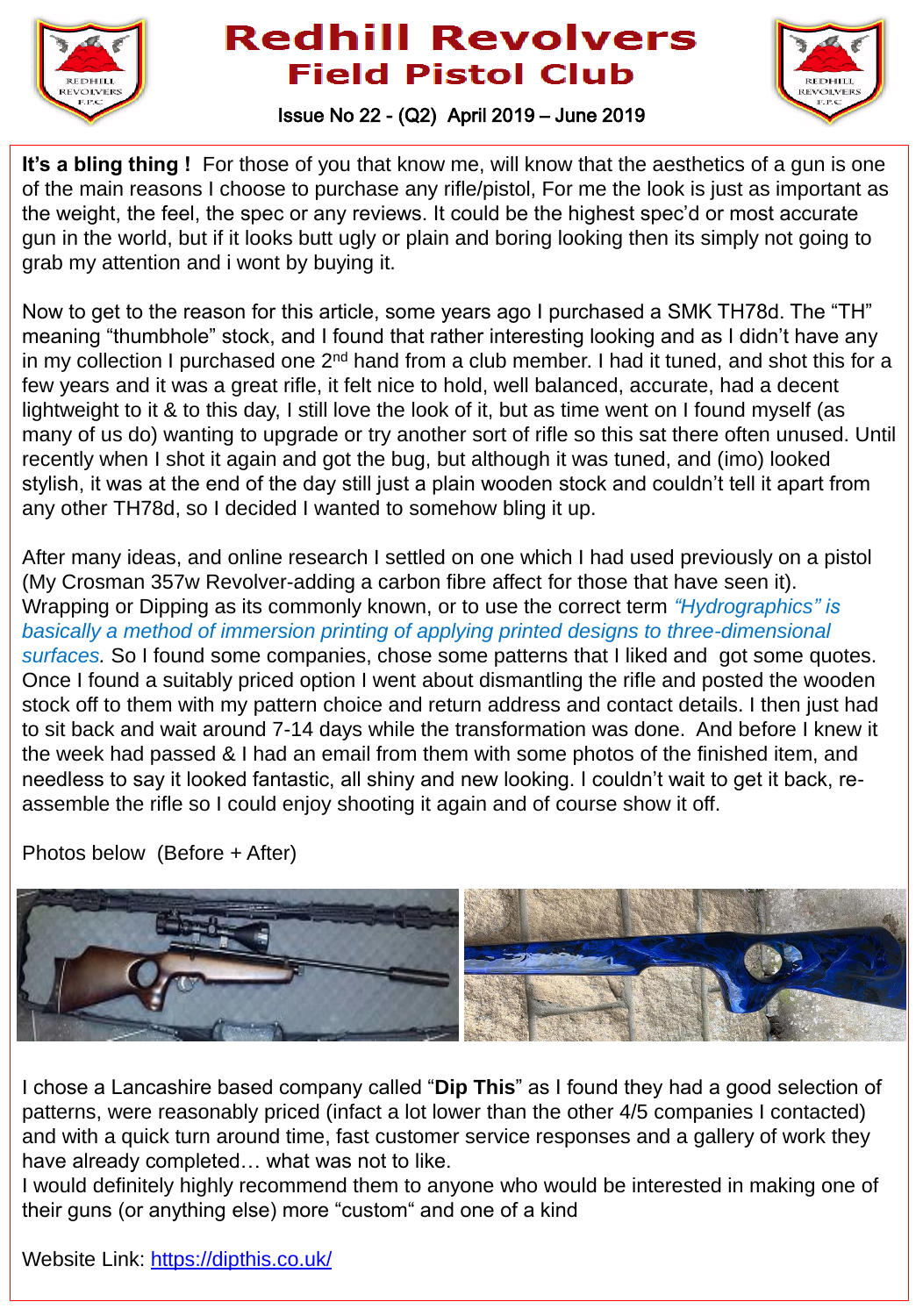



Issue No 22 - (Q2) April 2019 – June 2019



Anschultz 250 side lever action match rifle. In mint condition - £400

Anschultz 250 complete but needs work as low on power - £180

Original Model 35 Rifle, 1960's. Tangen & aperature sight. Chequered stock, repaired 1980s. .22 caliber - £125

Original Model 45 .22 calibre. comes with scope, moderator and sling. - £180

If interested in any of the above or possibly exchanging for a match pistol then please contact Derek – 0115 9893639